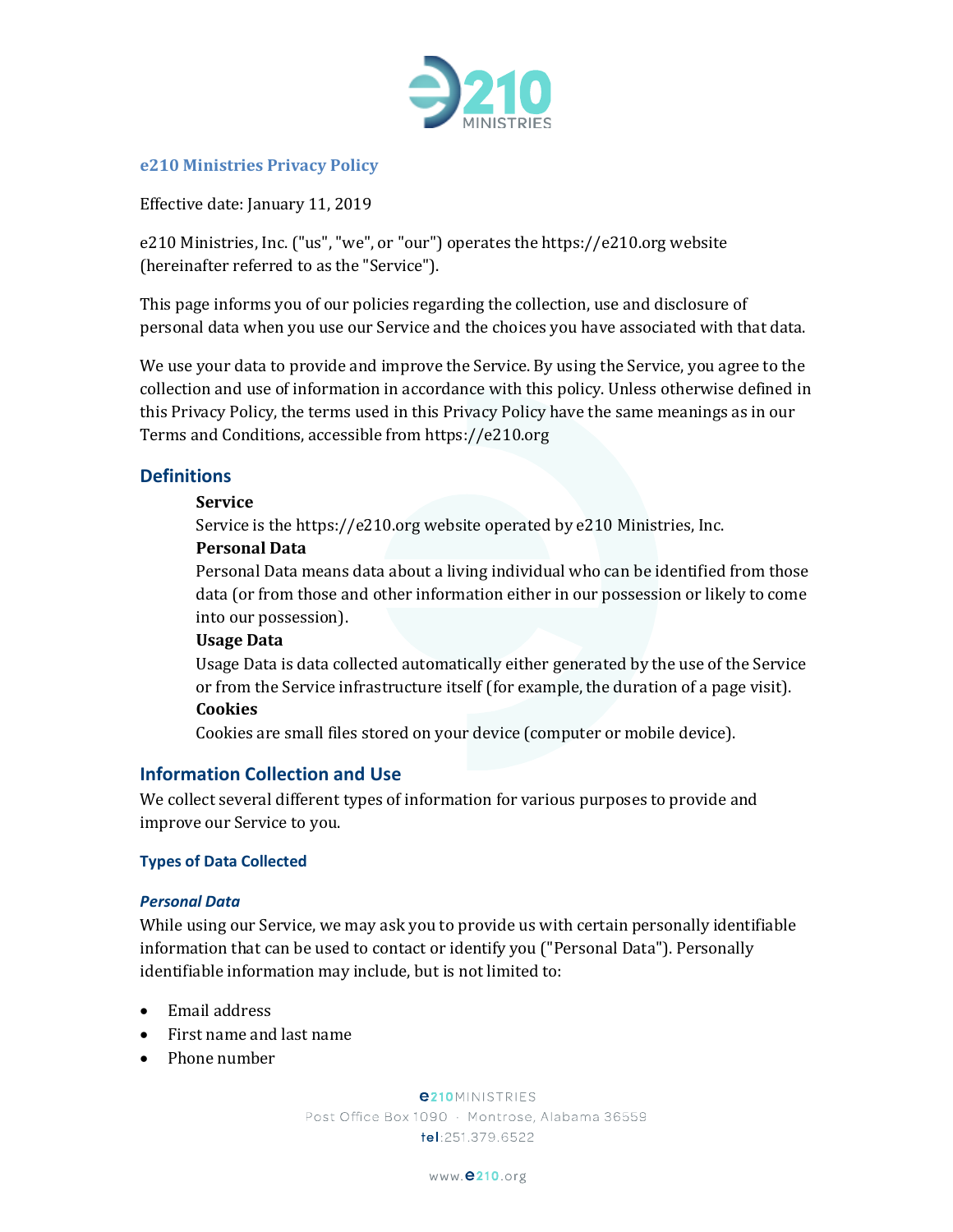

- Address, State, Province, ZIP/Postal code, City
- Cookies and Usage Data

We may use your Personal Data to contact you with newsletters, marketing or promotional materials and other information that may be of interest to you. You may opt out of receiving any, or all, of these communications from us by following the unsubscribe link or the instructions provided in any email we send.

## *Usage Data*

We may also collect information on how the Service is accessed and used ("Usage Data"). This Usage Data may include information such as your computer's Internet Protocol address  $(e.g.$  IP address), browser type, browser version, the pages of our Service that you visit, the time and date of your visit, the time spent on those pages, unique device identifiers and other diagnostic data.

## *Tracking Cookies Data*

We use cookies and similar tracking technologies to track the activity on our Service and we hold certain information.

Cookies are files with a small amount of data which may include an anonymous unique identifier. Cookies are sent to your browser from a website and stored on your device. Other tracking technologies are also used such as beacons, tags and scripts to collect and track information and to improve and analyse our Service.

You can instruct your browser to refuse all cookies or to indicate when a cookie is being sent. However, if you do not accept cookies, you may not be able to use some portions of our Service.

Examples of Cookies we use:

- Session Cookies. We use Session Cookies to operate our Service.
- **Preference Cookies.** We use Preference Cookies to remember your preferences and various settings.
- Security Cookies. We use Security Cookies for security purposes.

# **Use of Data**

e210 Ministries, Inc. uses the collected data for various purposes:

- To provide and maintain our Service
- To notify you about changes to our Service
- To allow you to participate in interactive features of our Service when you choose to do so
- To provide customer support

**e210MINISTRIES** Post Office Box 1090 · Montrose, Alabama 36559 te:251.379.6522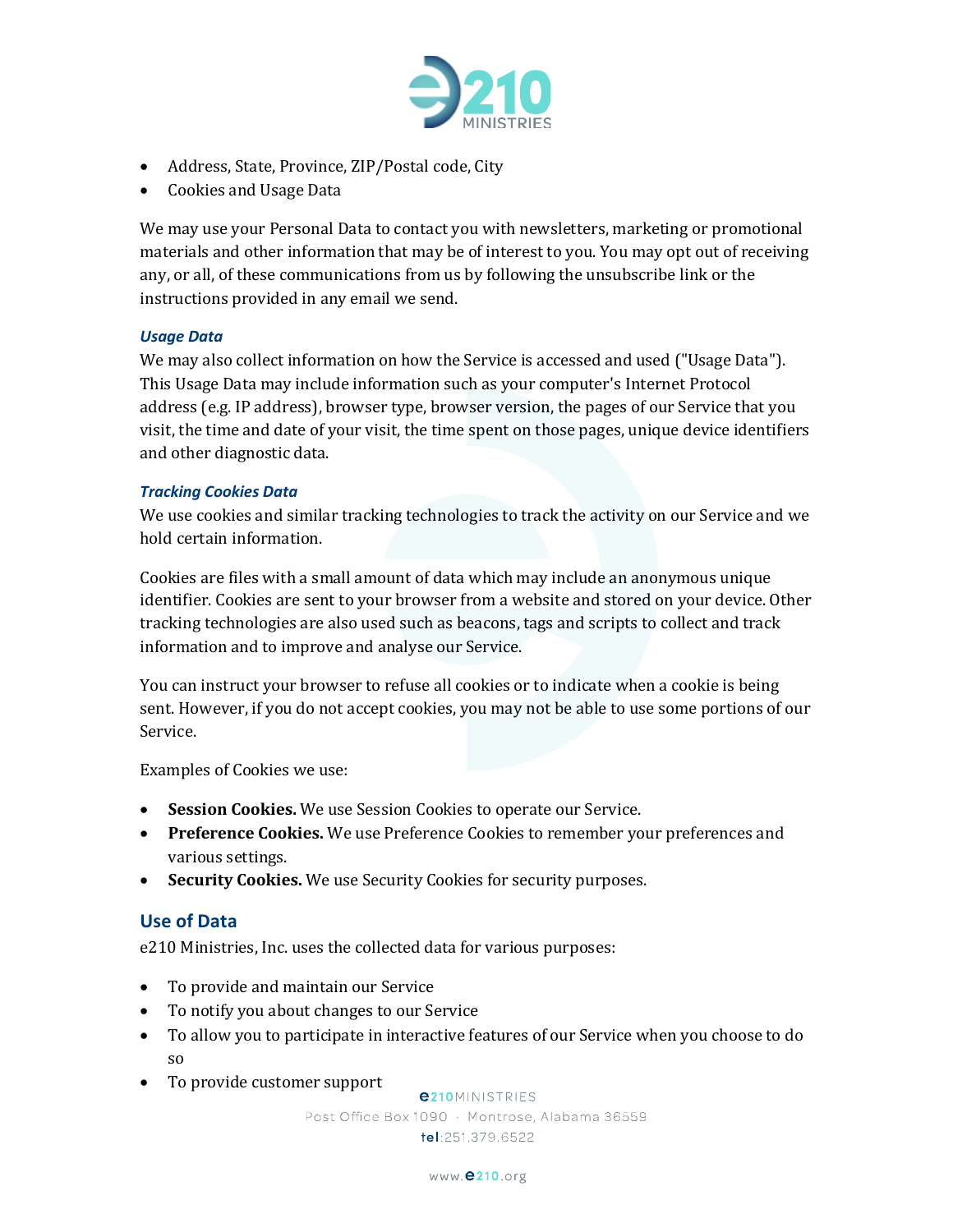

- To gather analysis or valuable information so that we can improve our Service
- To monitor the usage of our Service
- To detect, prevent and address technical issues
- To provide you with news, special offers and general information about other goods, services and events which we offer that are similar to those that you have already purchased or enquired about unless you have opted not to receive such information

# **Transfer of Data**

Your information, including Personal Data, may be transferred to - and maintained on computers located outside of your state, province, country or other governmental jurisdiction where the data protection laws may differ from those of your jurisdiction.

If you are located outside United States and choose to provide information to us, please note that we transfer the data, including Personal Data, to United States and process it there.

Your consent to this Privacy Policy followed by your submission of such information represents your agreement to that transfer.

e210 Ministries, Inc. will take all the steps reasonably necessary to ensure that your data is treated securely and in accordance with this Privacy Policy and no transfer of your Personal Data will take place to an organisation or a country unless there are adequate controls in place including the security of your data and other personal information.

# **Disclosure of Data**

## **Legal Requirements**

e210 Ministries, Inc. may disclose your Personal Data in the good faith belief that such action is necessary to:

- To comply with a legal obligation
- To protect and defend the rights or property of e210 Ministries, Inc.
- To prevent or investigate possible wrongdoing in connection with the Service
- To protect the personal safety of users of the Service or the public
- To protect against legal liability

# **Security of Data**

The security of your data is important to us but remember that no method of transmission over the Internet or method of electronic storage is 100% secure. While we strive to use commercially acceptable means to protect your Personal Data, we cannot guarantee its absolute security.

> **e210MINISTRIES** Post Office Box 1090 · Montrose, Alabama 36559 tel:251.379.6522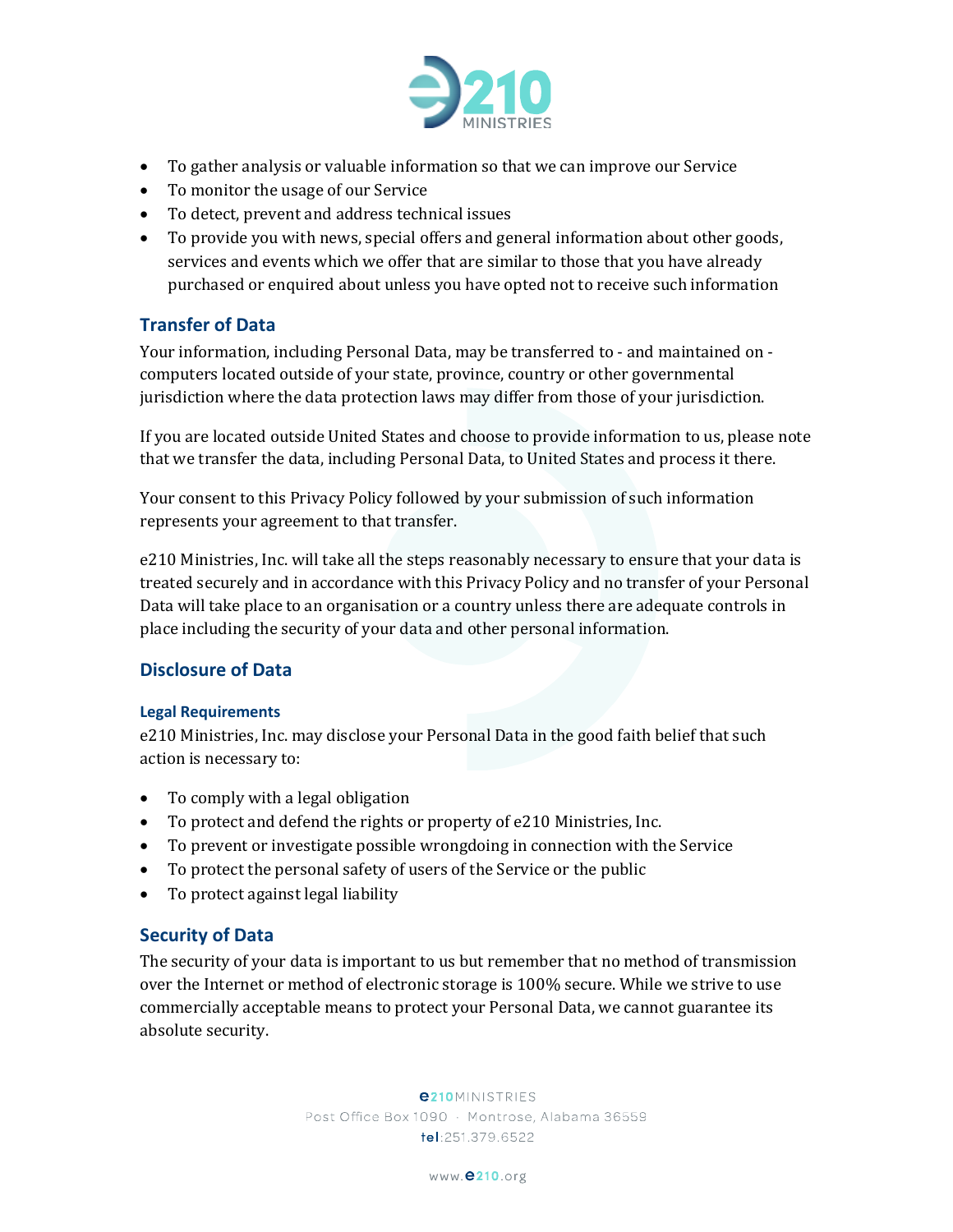

# **Service Providers**

We may employ third party companies and individuals to facilitate our Service ("Service Providers"), provide the Service on our behalf, perform Service-related services or assist us in analysing how our Service is used.

These third parties have access to your Personal Data only to perform these tasks on our behalf and are obligated not to disclose or use it for any other purpose.

## **Payments**

We may provide paid products and/or services within the Service. In that case, we use third-party services for payment processing (e.g. payment processors).

We will not store or collect your payment card details. That information is provided directly to our third-party payment processors whose use of your personal information is governed by their Privacy Policy. These payment processors adhere to the standards set by PCI-DSS as managed by the PCI Security Standards Council, which is a joint effort of brands like Visa, MasterCard, American Express and Discover. PCI-DSS requirements help ensure the secure handling of payment information.

The payment processors we work with are:

**BancCard** Their Privacy Policy can be viewed at https://www.banccard.com

# **Links to Other Sites**

Our Service may contain links to other sites that are not operated by us. If you click a third party link, you will be directed to that third party's site. We strongly advise you to review the Privacy Policy of every site you visit.

We have no control over and assume no responsibility for the content, privacy policies or practices of any third party sites or services.

# **Children's Privacy**

Our Service does not address anyone under the age of 18 ("Children").

We do not knowingly collect personally identifiable information from anyone under the age of 18. If you are a parent or guardian and you are aware that your Child has provided us with Personal Data, please contact us. If we become aware that we have collected Personal Data from children without verification of parental consent, we take steps to remove that information from our servers.